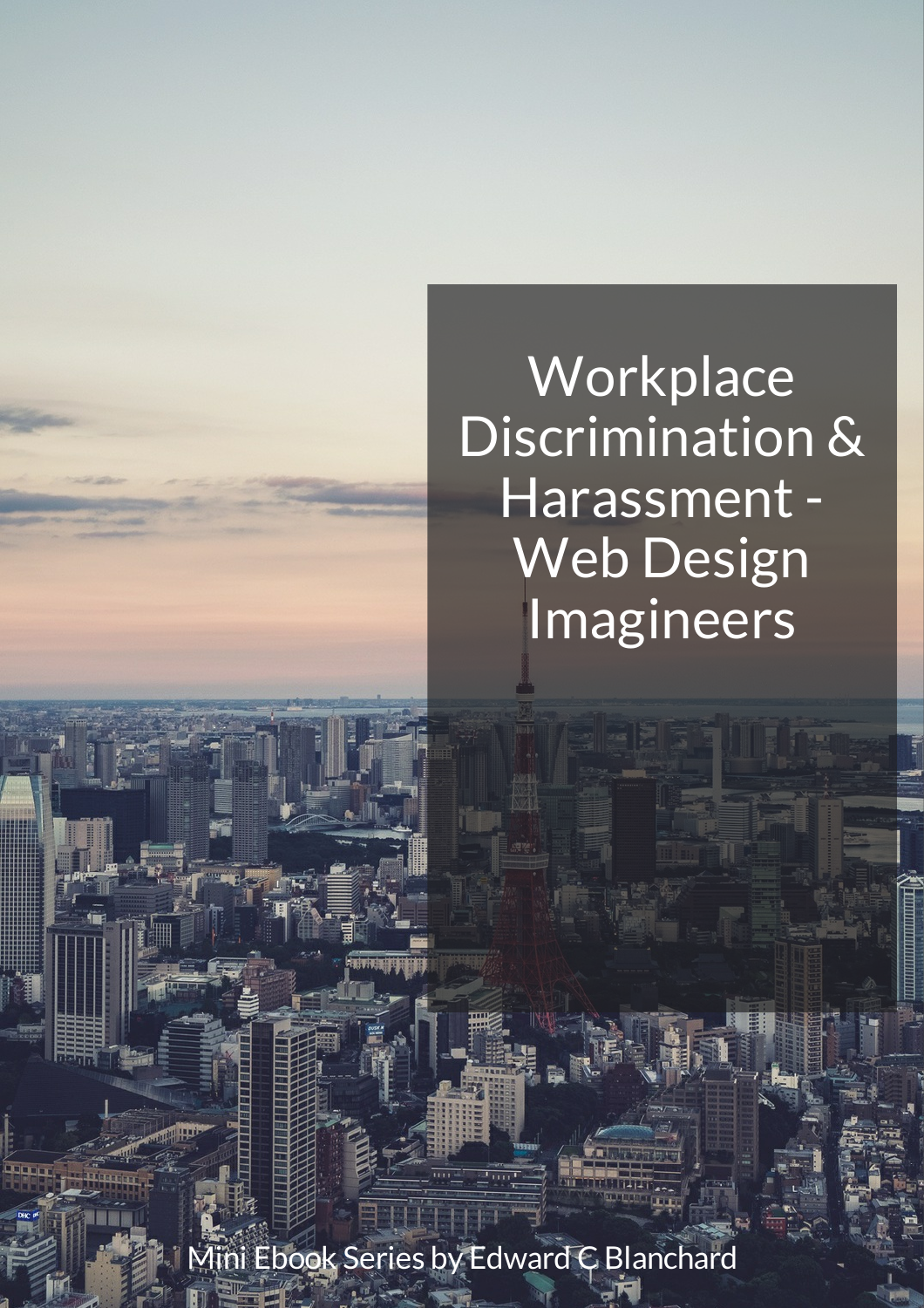

Normally, unlawful discrimination occurs when a group of people, individuals are treated less favourably than any other person or group of people because of their ethnicity, race, colour, sex, marital status, age or disability, religion and sexual reference, whether your a member of a trade union and any other characteristic specified under anti-discrimination or human rights legislation.

Workplace discrimination and harassment can occur in:

- · Employment and selection of staff.
- · Training and type of training being offered.
- · Being considered for a transfer, promotion or sacking.
- · Work place conditions.

What is defined as unlawful harassment?

Unlawful harassment can occur when a person is humiliated because of their race, or intimidated and insulted because of their colour, ethnicity, or any other specified characteristic under anti-discrimination or human rights legislation.

Workplace harassment can include behaviour such as: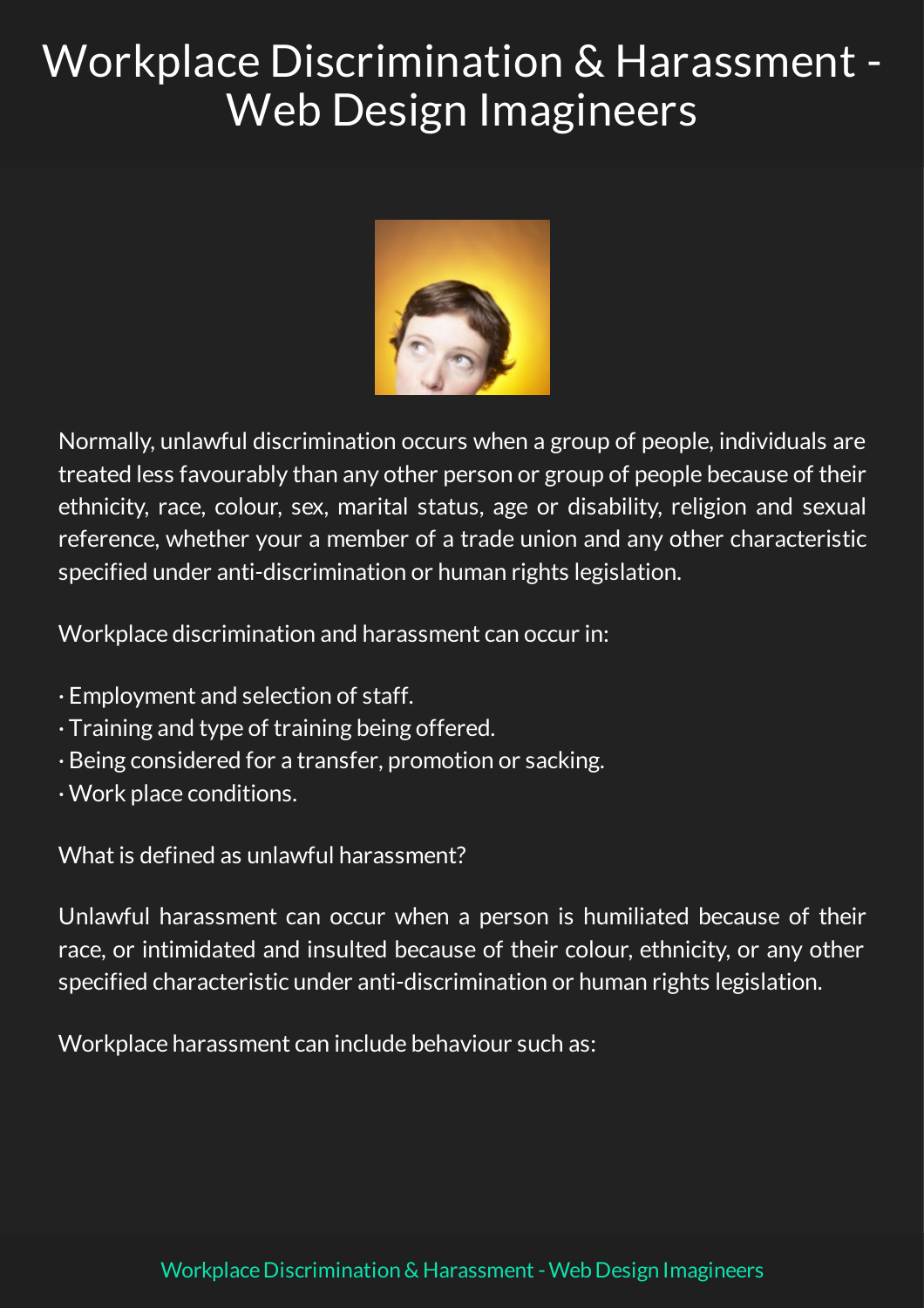• Mailing or submitting sexually explicit or suggestive letters, notes or emails.

· The making of derogatory taunts or comments about a persons religion or race. telling insulting The making of jokes about particular racial groups.

- ·Nude or pornographic posters displayed.
- · The asking of questions about a persons sex life or personal life.

The nature of harassment and or discrimination.

No matter the seriousness of an incident, whether it be a one-off or prolonged and long termed, it will still be judged as harassment or discrimination. If left unchecked the continued harassment will erode the drive and ability of the individual or group to eventually effect the overall performance of their work performance.

However the absence of any formal or verbal complaints is not necessarily any indication that harassment or discrimination is not occurring. In a lot of cases the person or group being harassed or discriminated against will not complain or report the incident in the belief that they will be deemed as wingers or the incident is too trivial. In most cases the victim of the workplace harassment or discrimination is lacking confidence in their own ability and has fear of retribution or even worse, being dismissed.

Hostile working environment

As an employer you will also need to be aware of your responsibilities in making the work environment a safe place from a culture of sexual or racial harassment. Both are deemed as HOSTILE. An example of a potential hostile working environmentwould include the display of nude or pornographic material, swearing and crude conversations, racially or sex specific jokes.

What can not be classed as harassment or discrimination.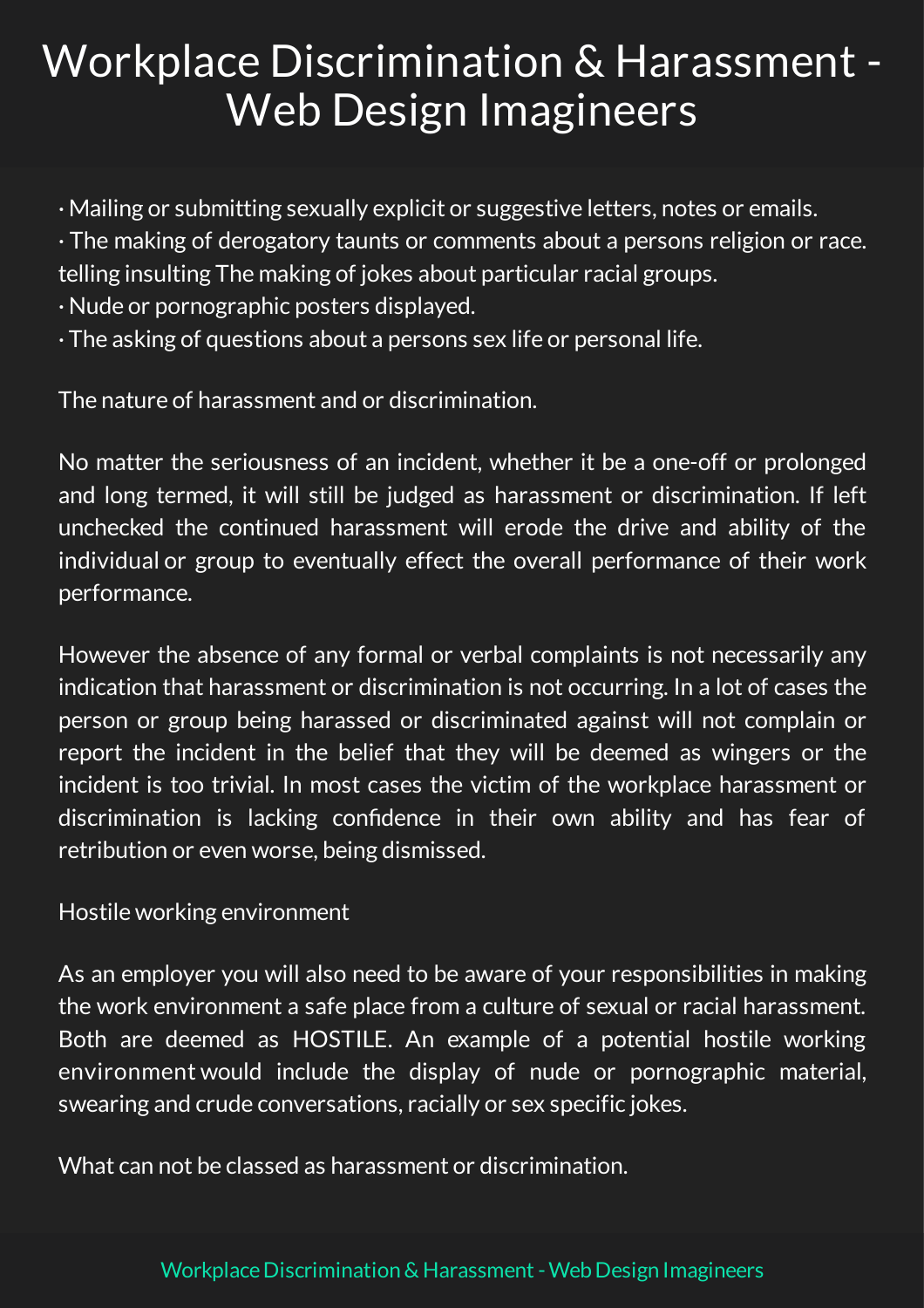However it must be remembered that comments and advice given by supervisors, work colleagues and managers on the work performance or work related behaviour of an individual or group should not be confused with workplace harassment or discrimination.

Feedback during normal performance appraisals and work performance meetings will always be deemed as stressful and will in some cases effect the well being of the person or group being appraised. However, managers and supervisors should always keep these concerns in mind and perform any necessary appraisal with sensitivity without avoiding the need to provide full and frank feedback to their staff.

What is workplace bullying?

Workplace bullying is the repeated less favourable treatment of a person by another or others in the workplace, which may be considered unreasonable and inappropriate workplace practice. It includes behaviour that intimidates, offends, degrades or humiliates a worker.

Bullies will use their status or power of position in a company or business to target both men and women with their bullying practices. Bullying behaviour can range from obvious verbal or physical assault to very subtle psychological abuse.

This behaviour would include: